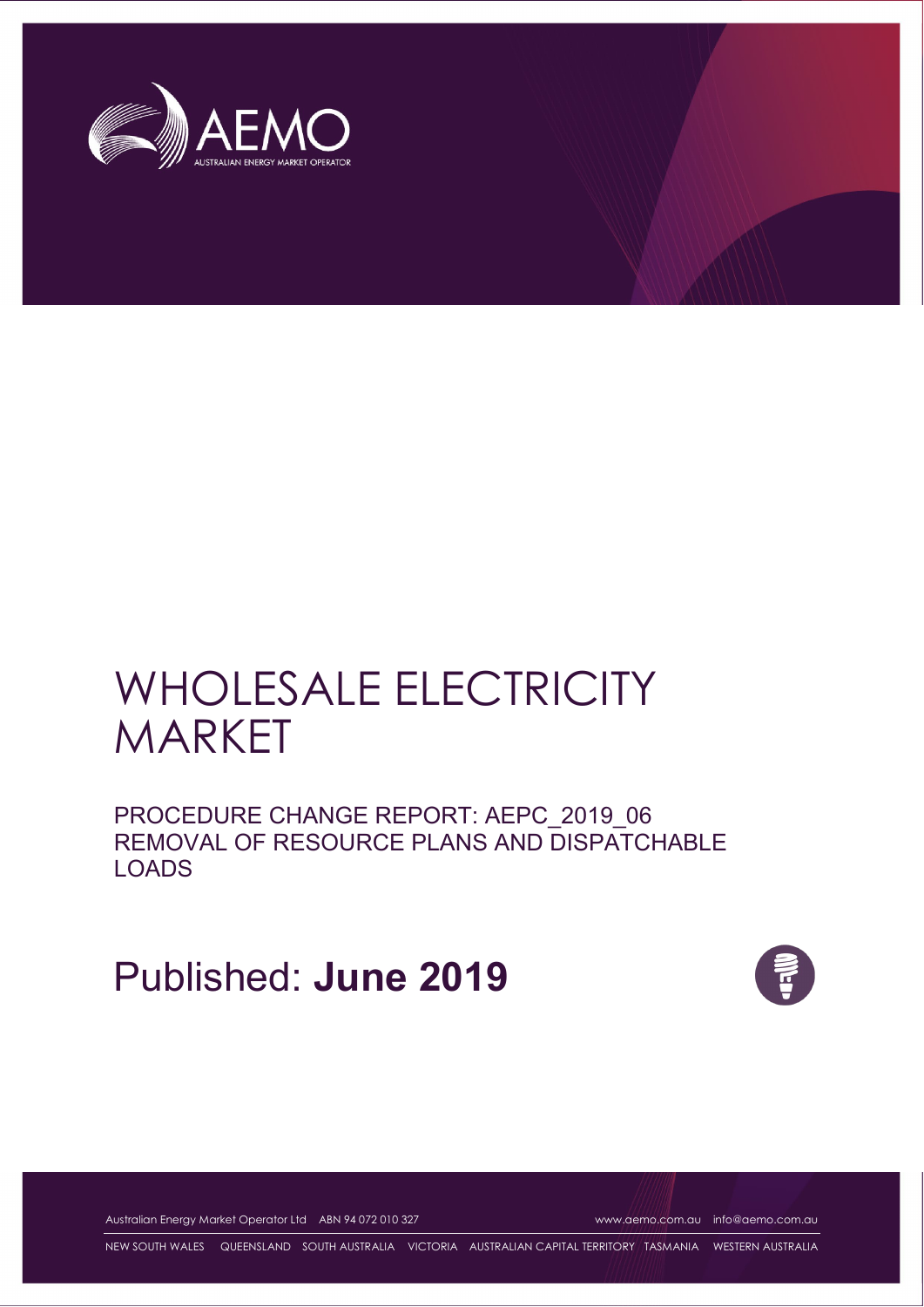



© 2019 Australian Energy Market Operator Limited. The material in this publication may be used in accordance with the [copyright permissions on AEMO's website.](http://aemo.com.au/Privacy_and_Legal_Notices/Copyright_Permissions_Notice)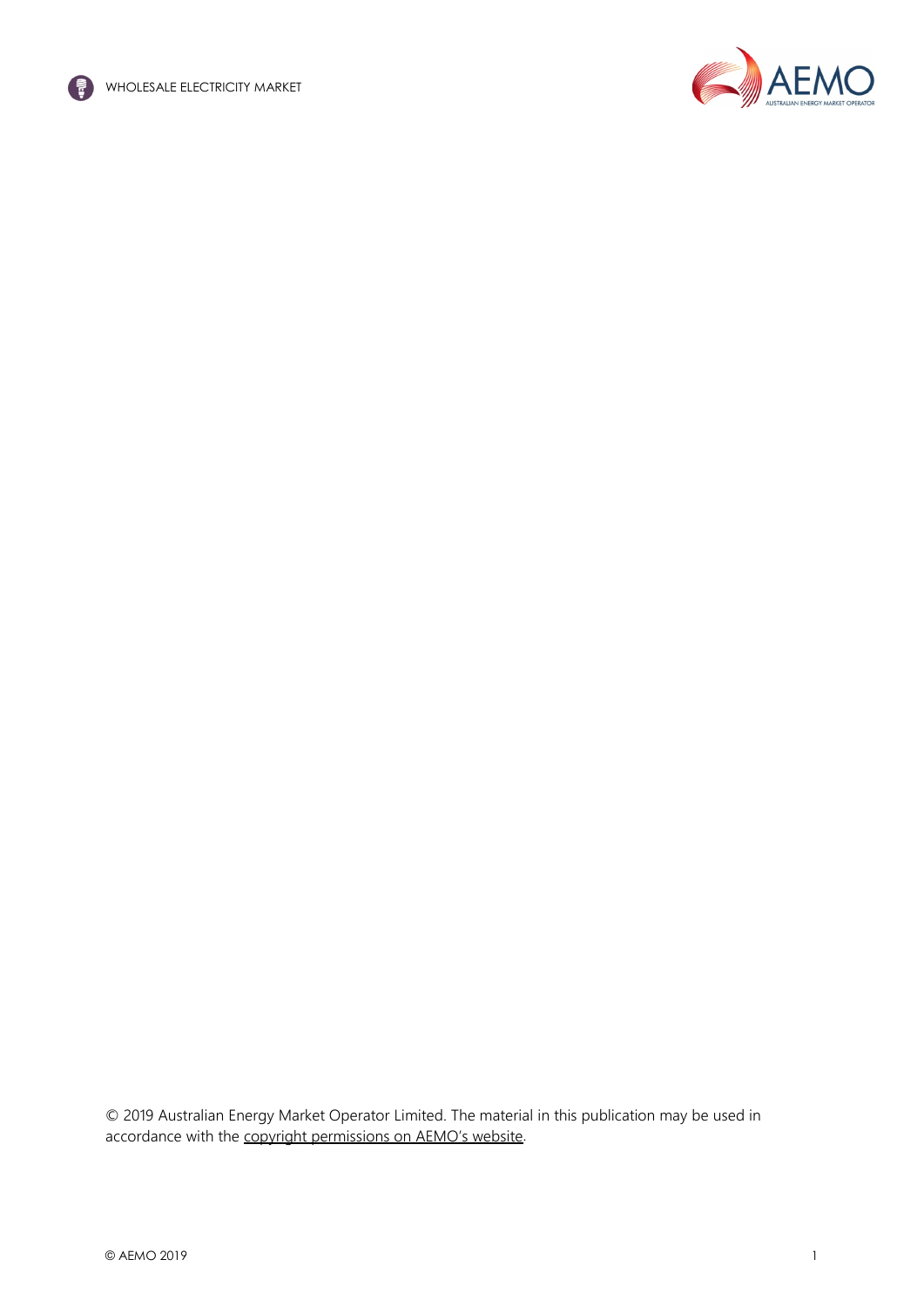

## <span id="page-2-0"></span>**EXECUTIVE SUMMARY**

## **Purpose**

Under clause 2.10.3 of the Wholesale Electricity Market (WEM) Rules, if an Amending Rule requires AEMO to develop new Market Procedures or to amend or replace existing Market Procedures, then AEMO is responsible for the development, amendment, or replacement of Market Procedures so as to comply with the Amending Rule.

On 29 October 2018, the Rule Change Panel published its final decision on the former Independent Market Operator's Rule Change Proposal: Removal of Resource Plans and Dispatchable Loads (RC\_2014\_06). The proposed Amending Rules come into effect on 1 July 2019.

On 8 May 2019, AEMO published the Procedure Change Proposal: Removal of Resource Plans and Dispatchable Loads (AEPC\_2019\_06) to implement the changes resulting from RC\_2014\_06 to the following Market Procedures:

- Balancing Facility Requirements;
- Balancing Market Forecast;
- Certification of Reserve Capacity;
- Determination of DSM Dispatch Payment Tranches and Adjustments;
- Settlement; and
- Determining Loss Factors.

The publication of this Procedure Change Report, and the accompanying Market Procedures, completes the Procedure Change Process conducted by AEMO under section 2.10 of the WEM Rules.

## **Proposed amendments**

The amendments to the WEM Rules introduced as part of RC\_2014\_06 were designed to:

- remove the concept of Resource Plans from the WEM Rules, as the primary purpose of Resource Plans no longer existed, due to the evolution of the WEM's operations, but yet they continued to place a significant and unnecessary administrative burden on Market Generators and imposed unnecessary costs on the market operator, which are passed on to Market Participants;
- remove the concept of the Dispatchable Load Facility Class from the WEM Rules, as the Dispatchable Load provisions are confusing for stakeholders, potentially open to gaming and likely to prove unworkable in practice;
- extend the STEM window by one hour to provide more time for Market Participants to rectify any issues or correct any errors that may affect their STEM Submissions;
- provide clarification of the STEM Submission parameter update process that the market operator is required to follow to allow continual updates to be made in real-time when it accepts a new STEM Submission;
- remove the obligation for Market Participants to access STEM Auction results by a certain time, and for the market operator to contact Market Participants that could not access their STEM Auction results in the required timeframe on the basis that this requirement only existed because the auction results were an input into Resource Plans, which were proposed to be removed; and
- remove the requirement for Market Generators to provide Fuel Declaration updates, as these are now provided through the BMO.

A summary of the associated changes to each of the Market Procedures are shown in the following table: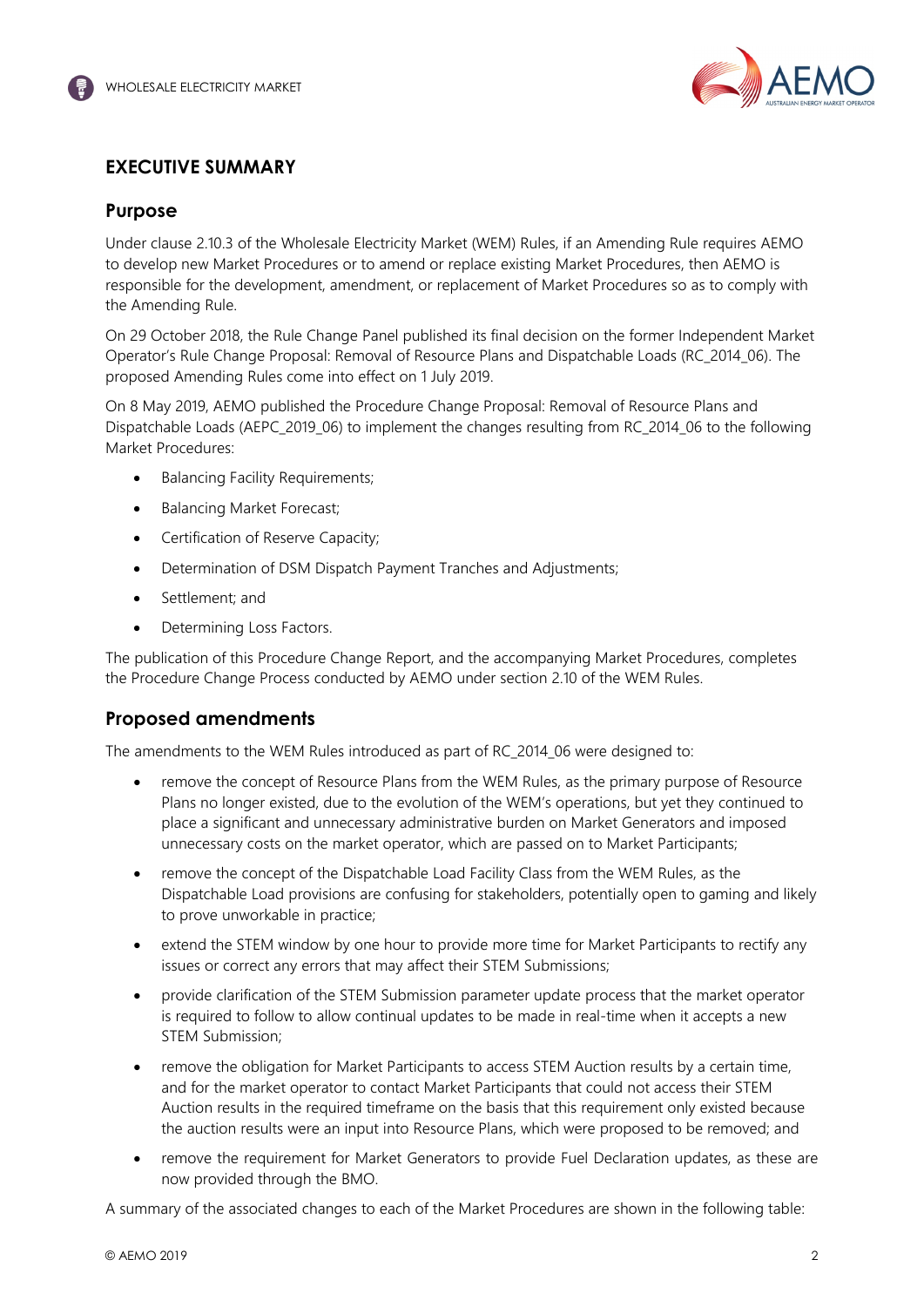

| <b>Market Procedure</b>                                                      | Change                                                                                                                                                                                                                                                                                                                                                                                                                                                                                                                                                                                                                                                                                                                                               |  |
|------------------------------------------------------------------------------|------------------------------------------------------------------------------------------------------------------------------------------------------------------------------------------------------------------------------------------------------------------------------------------------------------------------------------------------------------------------------------------------------------------------------------------------------------------------------------------------------------------------------------------------------------------------------------------------------------------------------------------------------------------------------------------------------------------------------------------------------|--|
| <b>Balancing Facility</b><br>Requirements                                    | Updates to reflect AEMO's latest Market Procedure template (including formatting,<br>$\bullet$<br>contents, and procedure administration steps in section 1 to be consistent across all<br>procedures)<br>Removal of the reference to a Facility Resource Plan in step 4.1.2 to reflect changes<br>$\bullet$<br>required by RC_2014_06<br>Removal of redundant "Blank" clauses<br>$\bullet$<br>Removal of transitional arrangements related to market commencement<br>$\bullet$<br>Minor administrative changes including the addition of rule references and<br>$\bullet$<br>correction of step references                                                                                                                                          |  |
| <b>Balancing Market</b><br>Forecast                                          | Updates to reflect AEMO's latest Market Procedure template (including formatting,<br>$\bullet$<br>contents, and procedure administration steps in section 1 to be consistent across all<br>procedures)<br>Changes to define the equations for AEMO's spare capacity forecasts, as required<br>$\bullet$<br>by the gazettal of amendments to the Reserve Capacity Mechanism made by the<br>Minister for Energy that commenced on 1 October 2017<br>Introduction of a requirement for AEMO to determine the Forecast Balancing Merit<br>$\bullet$<br>Order within the first 15 minutes of a Trading Interval to reflect changes required<br>by RC_2014_06<br>Minor administrative changes<br>$\bullet$                                                 |  |
| Certification of<br><b>Reserve Capacity</b>                                  | Updates to reflect AEMO's latest Market Procedure template (including formatting,<br>$\bullet$<br>contents, and procedure administration steps in section 1 to be consistent across all<br>procedures)<br>Removal of references to Dispatchable Loads in section 7 to reflect changes<br>$\bullet$<br>required by RC_2014_06<br>Minor administrative changes<br>$\bullet$                                                                                                                                                                                                                                                                                                                                                                            |  |
| Determination of<br><b>DSM Dispatch</b><br>Payment Tranches &<br>Adjustments | Updates to reflect AEMO's latest Market Procedure template (including formatting,<br>$\bullet$<br>contents, and procedure administration steps in section 1 to be consistent across all<br>procedures)<br>Removal of references to Dispatchable Load in the definition table to reflect<br>$\bullet$<br>changes required by RC_2014_06<br>Minor administrative changes including the addition of rule references and<br>$\bullet$<br>correction of step references                                                                                                                                                                                                                                                                                   |  |
| Settlement                                                                   | Updates to reflect AEMO's latest Market Procedure template (including formatting,<br>contents, and procedure administration steps in section 1 to be consistent across all<br>procedures)<br>Removal of references to Dispatchable Loads in sections 3.5 to 3.7 to reflect<br>$\bullet$<br>changes required by RC_2014_06<br>Updates to the STEM settlement process overview diagram to reflect changes<br>$\bullet$<br>required by RC_2014_06<br>Changes to update the procedure to reflect historical Rule Change Proposals and<br>$\bullet$<br>other gazetted amendments (e.g. removal of references to Verve Energy)<br>Minor administrative changes including the addition of rule references and<br>$\bullet$<br>correction of step references |  |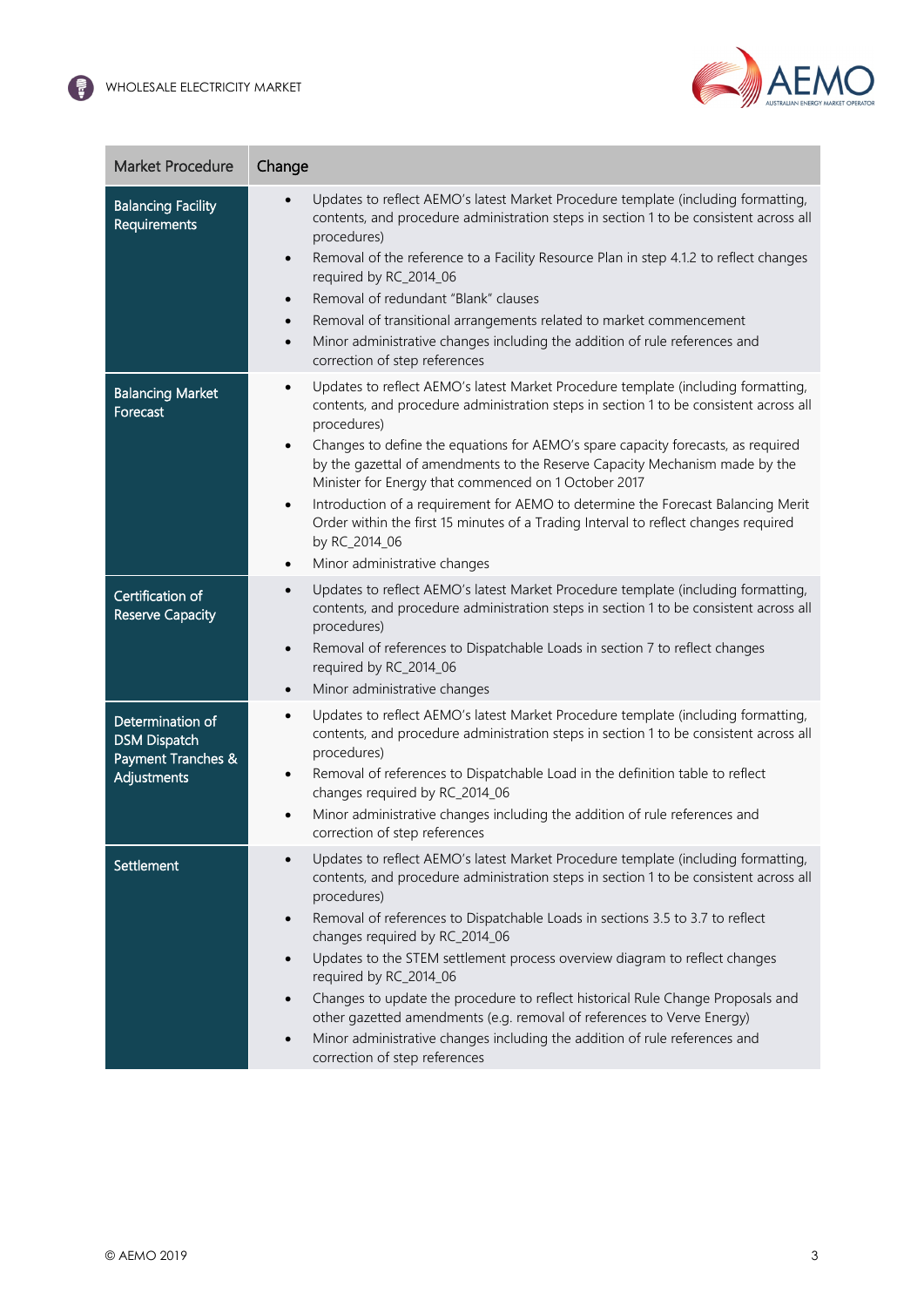

| <b>Market Procedure</b>                   | Change                                                                                                                                                                                                                                                                                                                                                                                                                                    |
|-------------------------------------------|-------------------------------------------------------------------------------------------------------------------------------------------------------------------------------------------------------------------------------------------------------------------------------------------------------------------------------------------------------------------------------------------------------------------------------------------|
| <b>Determining Loss</b><br><b>Factors</b> | Updates to reflect AEMO's latest Market Procedure template (including formatting,<br>$\bullet$<br>contents, and procedure administration steps in section 1 to be consistent across all<br>procedures)<br>Removal of the list of specific references services, instead to require Western Power<br>$\bullet$<br>to document the mapping of all applicable reference services under the approved<br>access arrangement current at the time |
|                                           | Removal of reference to Dispatchable Loads in step 3.2.3 to reflect changes<br>$\bullet$<br>required by RC_2014_06<br>Minor administrative changes including the addition of rule references and<br>$\bullet$<br>correction of step references                                                                                                                                                                                            |
|                                           |                                                                                                                                                                                                                                                                                                                                                                                                                                           |

## **Consultation**

Draft versions of the proposed amended Market Procedures were presented at the AEMO Procedure Change Working Group (APCWG) held on 2 May 2019. Details of this forum are available at: [http://aemo.com.au/Stakeholder-Consultation/Industry-forums-and-working-groups/WA-Forums/WEM-](http://aemo.com.au/Stakeholder-Consultation/Industry-forums-and-working-groups/WA-Forums/WEM-APCWG)[APCWG.](http://aemo.com.au/Stakeholder-Consultation/Industry-forums-and-working-groups/WA-Forums/WEM-APCWG) Minor changes were suggested, and the relevant procedures were updated accordingly.

The RCP Secretariat did not convene a meeting of the Market Advisory Committee (MAC) regarding this Procedure Change Proposal.

AEMO published the Procedure Change Proposal (AEPC\_2019\_06) and issued a notice calling for submissions on 8 May 2019.

The submission period closed on 6 June 2019. No submissions were received.

## **AEMO's decision**

AEMO's decision is to accept the Market Procedures, as amended, following the consultation period.

AEMO considers that the revised Market Procedures are consistent with the Wholesale Market Objectives, the *Electricity Industry Act*, the WEM Regulations and the WEM Rules.

## **Next steps**

The revised Market Procedures will commence on 1 July 2019.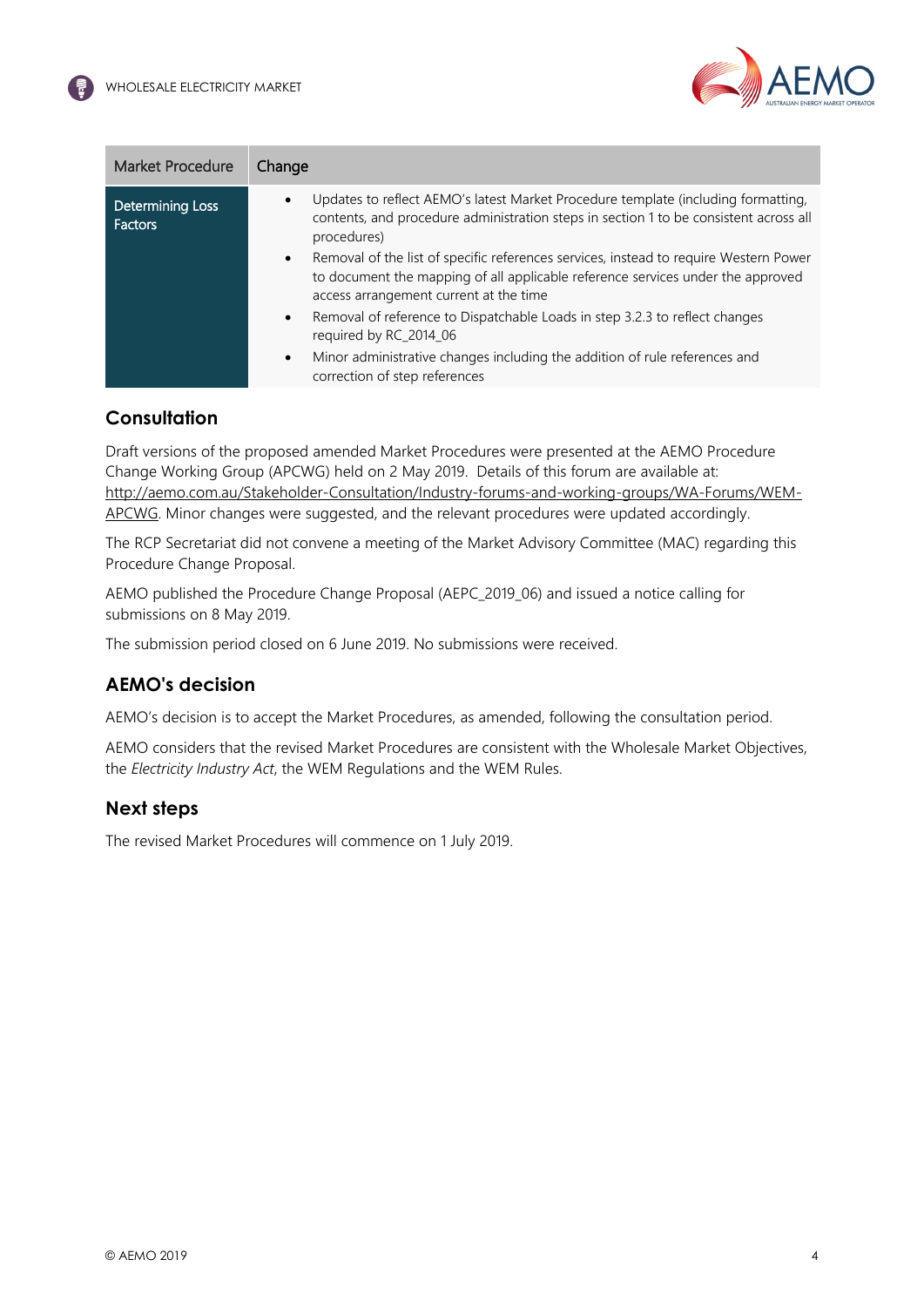

# **CONTENTS**

| <b>EXECUTIVE SUMMARY</b> |                                                                          |    |
|--------------------------|--------------------------------------------------------------------------|----|
| 1.                       | <b>BACKGROUND</b>                                                        | 6  |
| 1.1.                     | Regulatory requirements                                                  | 6  |
| 1.2.                     | Context for this consultation                                            | 8  |
| 1.3.                     | Procedure Change Process and timetable                                   | 9  |
| 2.                       | PROCEDURE CHANGE PROPOSAL                                                | 9  |
| 2.1.                     | Detail of the Procedure Change Proposal                                  | 9  |
| 2.2.                     | Proposed drafting                                                        | 11 |
| 3.                       | <b>CONSULTATION PROECESS</b>                                             | 11 |
| 3.1.                     | Market Advisory Committee or working group                               | 11 |
| 3.2.                     | Public workshop                                                          | 11 |
| 3.3.                     | Submissions received during consultation                                 | 11 |
| 4.                       | <b>AEMO'S ASSESSMENT</b>                                                 | 12 |
| 4.1.                     | Further changes to the Market Procedures                                 | 12 |
| 4.2.                     | Consistency with Electricity Industry Act, WEM Regulations and WEM Rules | 12 |
| 4.3.                     | Consistency with Wholesale Market Objectives                             | 12 |
| 4.4.                     | Implementation                                                           | 12 |
| 4.5.                     | AEMO's decision and commencement                                         | 12 |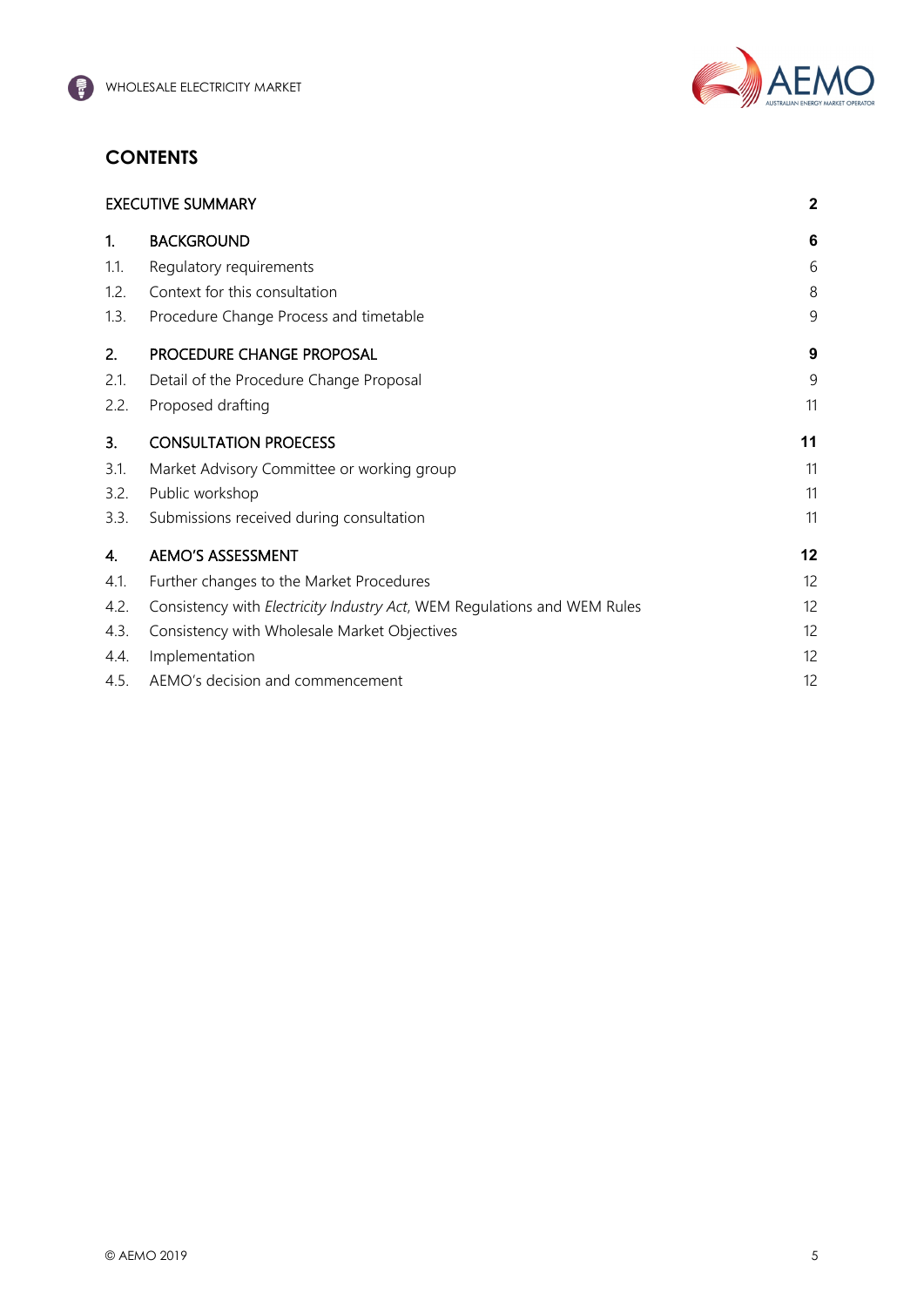

# <span id="page-6-0"></span>**1. BACKGROUND**

## <span id="page-6-1"></span>**1.1. Regulatory requirements**

#### **1.1.1. Requirements for the Procedure Change Proposal**

Under clause 2.10.3 of the WEM Rules, if an Amending Rule requires AEMO to develop new Market Procedures or to amend or replace existing Market Procedures, then AEMO is responsible for the development, amendment, or replacement of Market Procedures so as to comply with the Amending Rule.

Under clause 2.9.3 of the WEM Rules, Market Procedures:

- (a) must:
	- i. be developed, amended or replaced in accordance with the process in the WEM Rules;
	- ii. be consistent with the Wholesale Market Objectives; and
	- iii. be consistent with the WEM Rules, the *Electricity Industry Act* and the Regulations; and
- (b) may be amended or replaced in accordance with section 2.10 of the WEM Rules and must be amended or replaced in accordance with section 2.10 of the WEM Rules where a change is required to maintain consistency with Amending Rules.

AEMO has published this Procedure Change Report in accordance with the Procedure Change Process specified in section 2.10 of the WEM Rules.

The Procedure Change Proposal addresses the necessary consequential changes to AEMO's Market Procedures as required to be developed and progressed under clause 2.10.3 of the WEM Rules, specifically related to the Market Procedures:

- Balancing Facility Requirements;
- Balancing Market Forecast;
- Certification of Reserve Capacity;
- Determination of DSM Dispatch Payment Tranches and Adjustments;
- Settlement; and
- Determining Loss Factors.

#### **1.1.2. Requirements for proposed amended Market Procedures**

Clause 7A.1.6 of the WEM Rules (as in effect from 1 July 2019) provides the requirement for the Market Procedure: Balancing Facility Requirements:

*7A.1.6. AEMO must develop a Balancing Facility Requirements Market Procedure specifying:*

- *a) technical and communication criteria that a Balancing Facility, or a type of Balancing Facility, must meet, including:*
	- *i. Facility quantity parameters and limits for participation in the Balancing Market;*
	- *ii. the manner and forms of communication to be used while participating in the Balancing Market, including receiving Dispatch Instructions; and*
	- *iii. ramp rate limitations; and*
- *b) the type of conditions AEMO may impose under clause 7A.1.11(b) and the manner and circumstances in which they may be imposed and lifted.*

The current version of the Market Procedure: Balancing Facility Requirements commenced on 18 April 2017.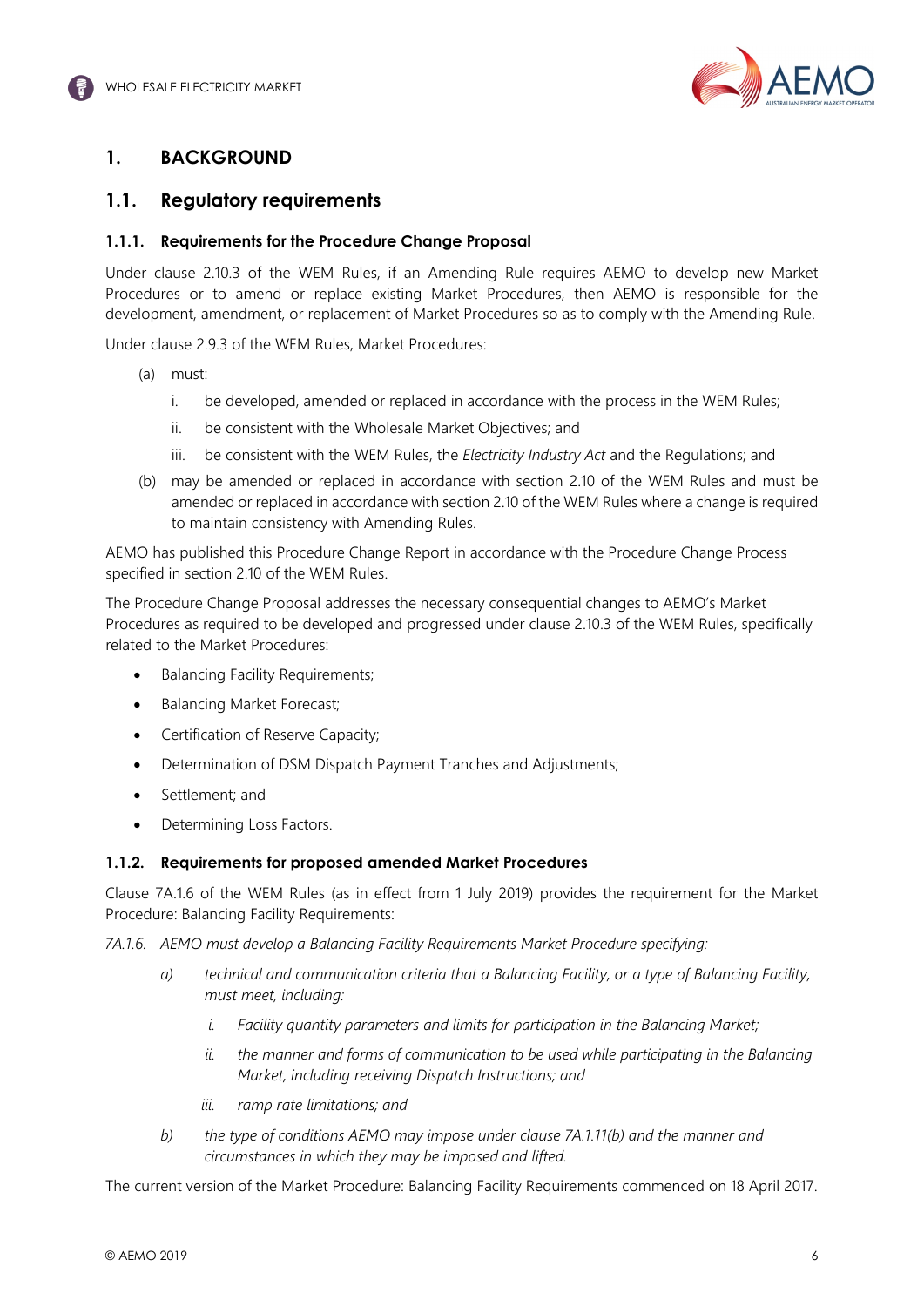



Clauses 7A.3.3 and 7A.3.4 of the WEM Rules (as in effect from 1 July 2019) provide the requirement for the Market Procedure: Balancing Market Forecast:

- *7A.3.3. AEMO must document in the Balancing Forecast Market Procedure the processes it must follow when:*
	- *a) determining Forecast BMOs and providing them to System Management;*
	- *b) preparing and publishing Balancing Forecasts; and*
	- *c) assigning priority to Facilities in the case where there is a tie in a Forecast BMO or Forecast LFAS Merit Order.*
- *7A.3.4. AEMO must document in the Balancing Forecast Market Procedure in accordance with the following principles:*
	- *a) to the extent reasonably practicable, Balancing Forecasts must use the latest information available to AEMO; and*
	- *b) Balancing Forecasts must provide Market Participants with information upon which to make an assessment regarding their Balancing Submissions and whether to update a Balancing Submission.*

The current version of the Market Procedure: Balancing Market Forecast commenced on 18 April 2017.

Clauses 4.9.10 and 4.28C.15 of the WEM Rules provide the requirement for the Market Procedure: Certification of Reserve Capacity:

- *4.9.10. AEMO must document the procedure that:*
	- *a) Market Participants must follow in the process of applying for Certified Reserve Capacity; and*
	- *b) AEMO must follow in processing applications for Certified Reserve Capacity, including how Certified Reserve Capacity is assigned and Reserve Capacity Obligation Quantities are set,*

*in a Market Procedure. AEMO and Market Participants must follow that documented Market Procedure when Market Participants are applying for Certified Reserve Capacity and when AEMO is processing those applications.*

*4.28C.15. AEMO must document the process for applying for and approving Capacity Credits in accordance with this clause 4.28C in a Market Procedure, and AEMO and Market Participants must follow that documented Market Procedure.*

The current version of the Market Procedure: Certification of Reserve Capacity commenced on 1 October 2017.

Clauses 6.17.6B and 6.17.6F of the WEM Rules provide the requirement for the Market Procedure: Determination of DSM Dispatch Payment Tranches and Adjustments:

- *6.17.6B. AEMO must develop a Market Procedure that details the methodology to calculate the Tranche 2 DSM Dispatch Payment and the Tranche 3 DSM Dispatch Payment for each Demand Side Programme.*
- *6.17.6F. AEMO must document the procedure it follows in making the adjustment referred to in clause 6.17.6E, and Rule Participants, including AEMO, must follow the documented Market Procedure.*

The current version of the Market Procedure: Determination of DSM Dispatch Payment Tranches and Adjustments commenced on 1 October 2017.

Clause 9.2.1 of the WEM Rules provides the requirement for the Market Procedure: Settlement: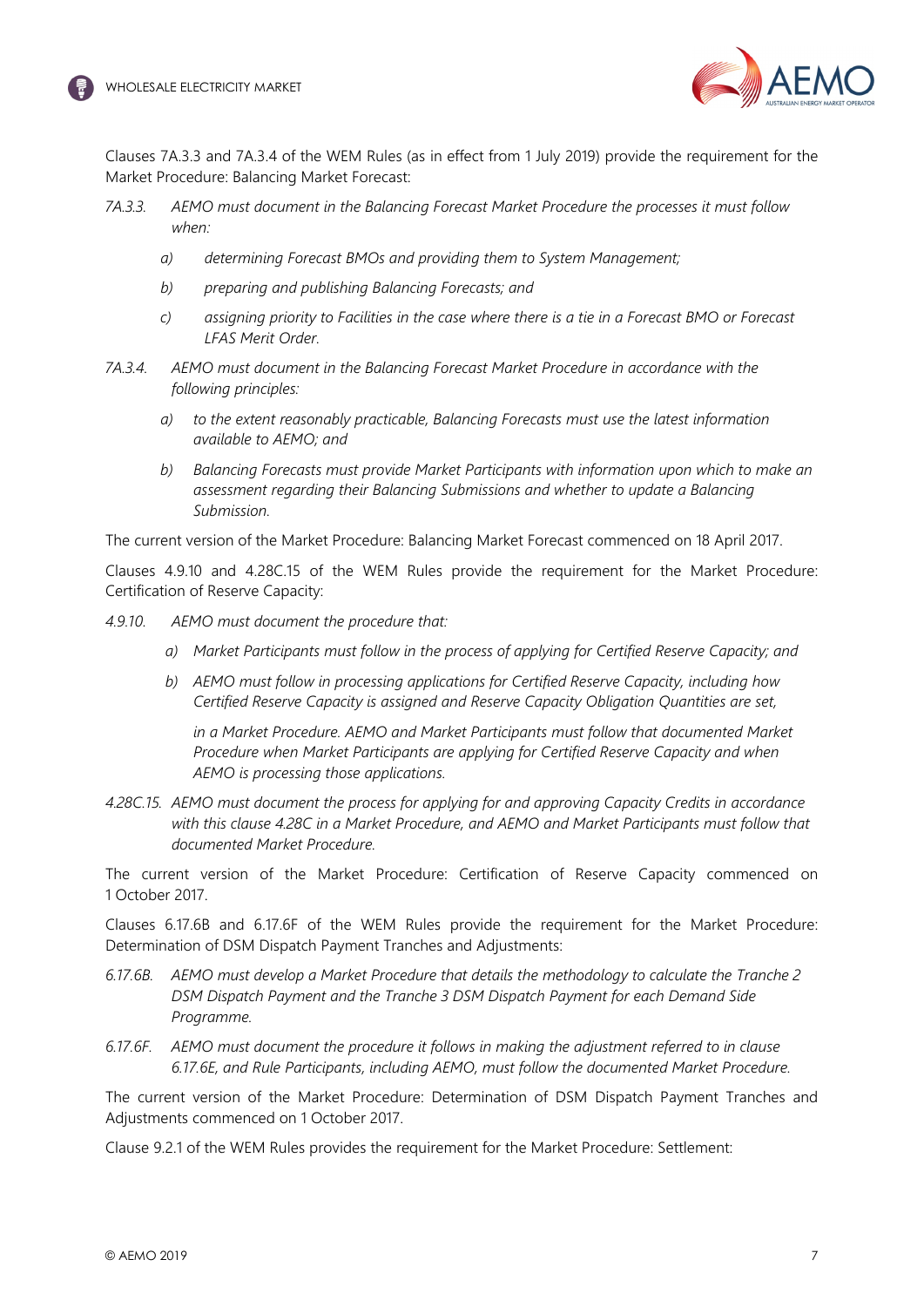



*9.2.1. AEMO must document the settlement process, including the application of taxes and interest, in the Settlement Procedure, and AEMO and Market Participants must follow that documented Market Procedure.*

The current version of the Market Procedure: Settlement commenced on 18 April 2017.

Clause 2.27.17 of the WEM Rules provides the requirement for the Market Procedure: Determining Loss Factors:

*2.27.17. AEMO must, with the assistance of Network Operators, document the standards, methodologies, classification systems and procedures to be used in determining Loss Factors in the Market Procedure for Determining Loss Factors.*

The current version of the Market Procedure: Determining Loss Factors commenced on 30 November 2015.

AEMO has developed and reviewed the proposed amended Market Procedures as a whole to ensure compliance with the relevant provisions in the *Electricity Industry Act,* Regulations and WEM Rules (as in force and as decided to be amended).

## <span id="page-8-0"></span>**1.2. Context for this consultation**

Under clause 2.10.3 of the WEM Rules, if an Amending Rule requires AEMO to develop new Market Procedures or to amend or replace existing Market Procedures, then AEMO is responsible for the development, amendment, or replacement of Market Procedures so as to comply with the Amending Rule.

On 29 October 2018, the Rule Change Panel published its final decision on the former Independent Market Operator's Rule Change Proposal: Removal of Resource Plans and Dispatchable Loads (RC\_2014\_06). The Rule Change Panel's final decision was to implement the following key changes:

- Remove the concept of Resource Plans from the WEM Rules, as the primary purpose of Resource Plans no longer existed, due to the evolution of the WEM's operations, and yet they continued to place a significant and unnecessary administrative burden on Market Generators and imposed unnecessary costs on the market operator, which are passed on to Market Participants.
- Remove the concept of the Dispatchable Load Facility Class from the WEM Rules as the Dispatchable Load provisions are confusing for stakeholders, potentially open to gaming and likely to prove unworkable in practice. AEMO considered the cost of addressing the issues with Dispatchable Loads would be significant and the potential benefits low.
- Extend the STEM window by one hour to provide more time for Market Participants to rectify any issues or correct any errors that may affect their STEM Submissions.
- Provide clarification of the STEM Submission parameter update process that the market operator is required to follow to allow continual updates to be made in real-time when it accepts a new STEM Submission.
- Remove the obligation for Market Participants to access STEM Auction results by a certain time, and for the market operator to contact Market Participants that could not access their STEM Auction results in the required timeframe on the basis that this requirement only existed because the auction results were an input into Resource Plans, which were proposed to be removed.
- Remove the requirement for Market Generators to provide Fuel Declaration updates as these are now provided through the BMO.

The Minister for Energy approved the proposed Amending Rules on 26 November 2018 to come into effect on 1 July 2019.

The Procedure Change Proposal, published by AEMO on 8 May 2019, addresses the necessary consequential changes to AEMO's Market Procedures for Balancing Facility Requirements, Balancing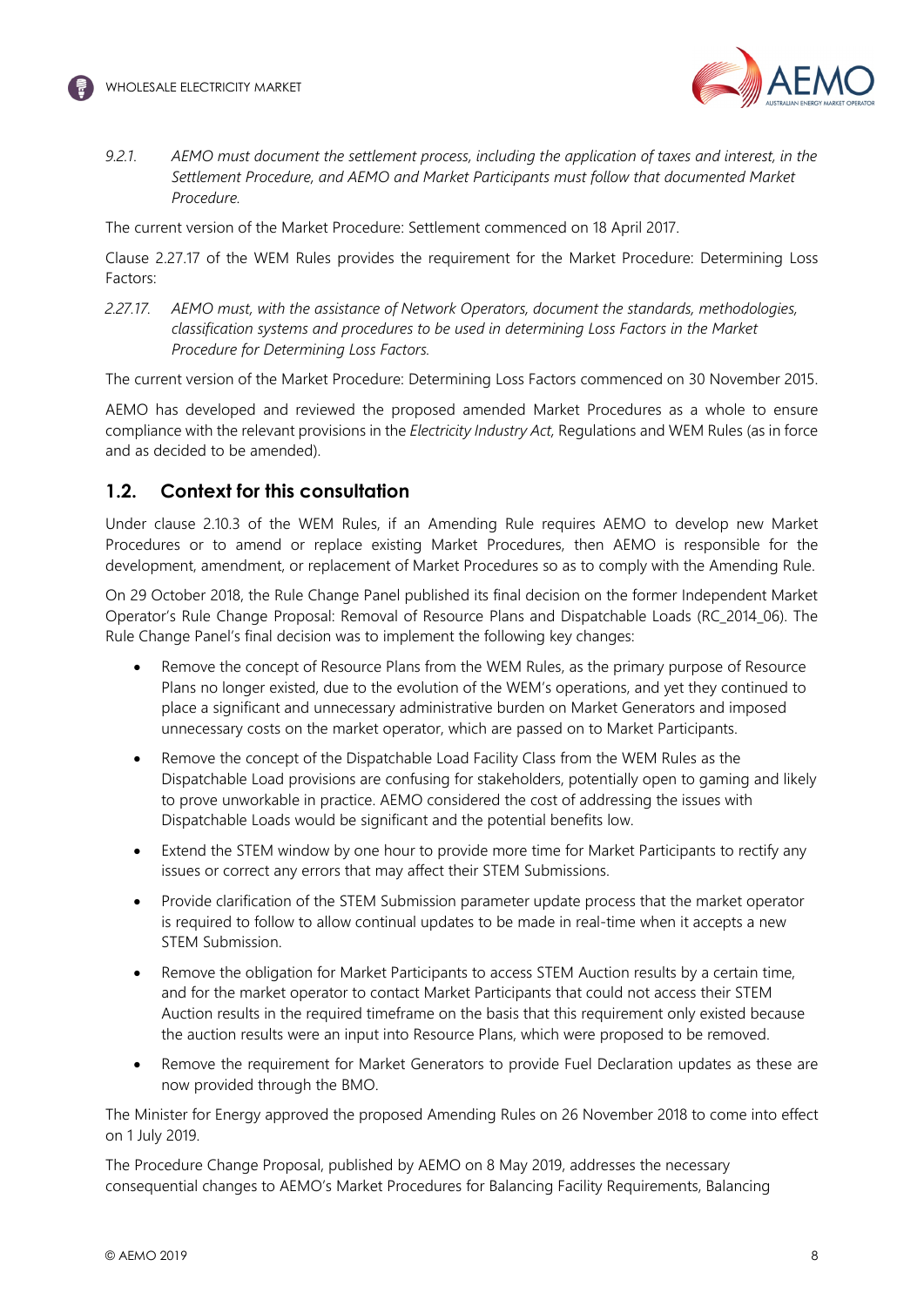

Market Forecast, Certification of Reserve Capacity, Determination of DSM Dispatch Payment Tranches and Adjustments, Settlement, and Determining Loss Factors.

## <span id="page-9-0"></span>**1.3. Procedure Change Process and timetable**

On 8 May 2019, AEMO published a Procedure Change Proposal: Removal of Resource Plans and Dispatchable Loads (AEPC 2019 06) and issued a call for submissions, which are available at: [http://aemo.com.au/Stakeholder-Consultation/Consultations/AEPC\\_2019\\_06.](http://aemo.com.au/Stakeholder-Consultation/Consultations/AEPC_2019_06)

The proposal was progressed using the Procedure Change Process specified in section 2.10 of the WEM Rules, with submissions required by 6 June 2019.

## <span id="page-9-1"></span>**2. PROCEDURE CHANGE PROPOSAL**

## <span id="page-9-2"></span>**2.1. Detail of the Procedure Change Proposal**

The following sections provide an overview of the key changes that were made to each of the affected Market Procedures.

#### **2.1.1. Balancing Facility Requirements**

This procedure is proposed to be amended to remove the reference to a Facility Resource Plan in step 4.1.2 of the procedure, in order to reflect changes required by RC\_2014\_06.

In addition, AEMO proposed minor amendments including:

- updates to reflect AEMO's latest Market Procedure template (including formatting, contents, and procedure administration steps in section 1 to be consistent across all procedures);
- removal of "Blank" clauses; and
- minor administrative changes, including addition of rule references and correction of step references.
- removal of transitional arrangements related to market commencement.

AEMO proposes to commence the proposed amended Market Procedure on 1 July 2019 in line with the commencement date for the associated WEM Rules.

#### **2.1.2. Balancing Market Forecast**

This procedure is proposed to be amended to:

- define the equations for AEMO's spare capacity forecasts, as required by the gazettal of amendments made to the Reserve Capacity Mechanism by the Minister for Energy that commenced on 1 October 2017; and
- introduce a requirement for AEMO to determine the Forecast BMO within the first 15 minutes of a Trading Interval, in order to reflect changes required by RC\_2014\_06.

In addition, AEMO proposes minor amendments to reflect AEMO's latest Market Procedure template (including formatting, contents, and procedure administration steps in section 1 to be consistent across all procedures), as well as minor administrative changes.

AEMO proposes to commence the proposed amended Market Procedure on 1 July 2019 in line with the commencement date for the associated WEM Rules.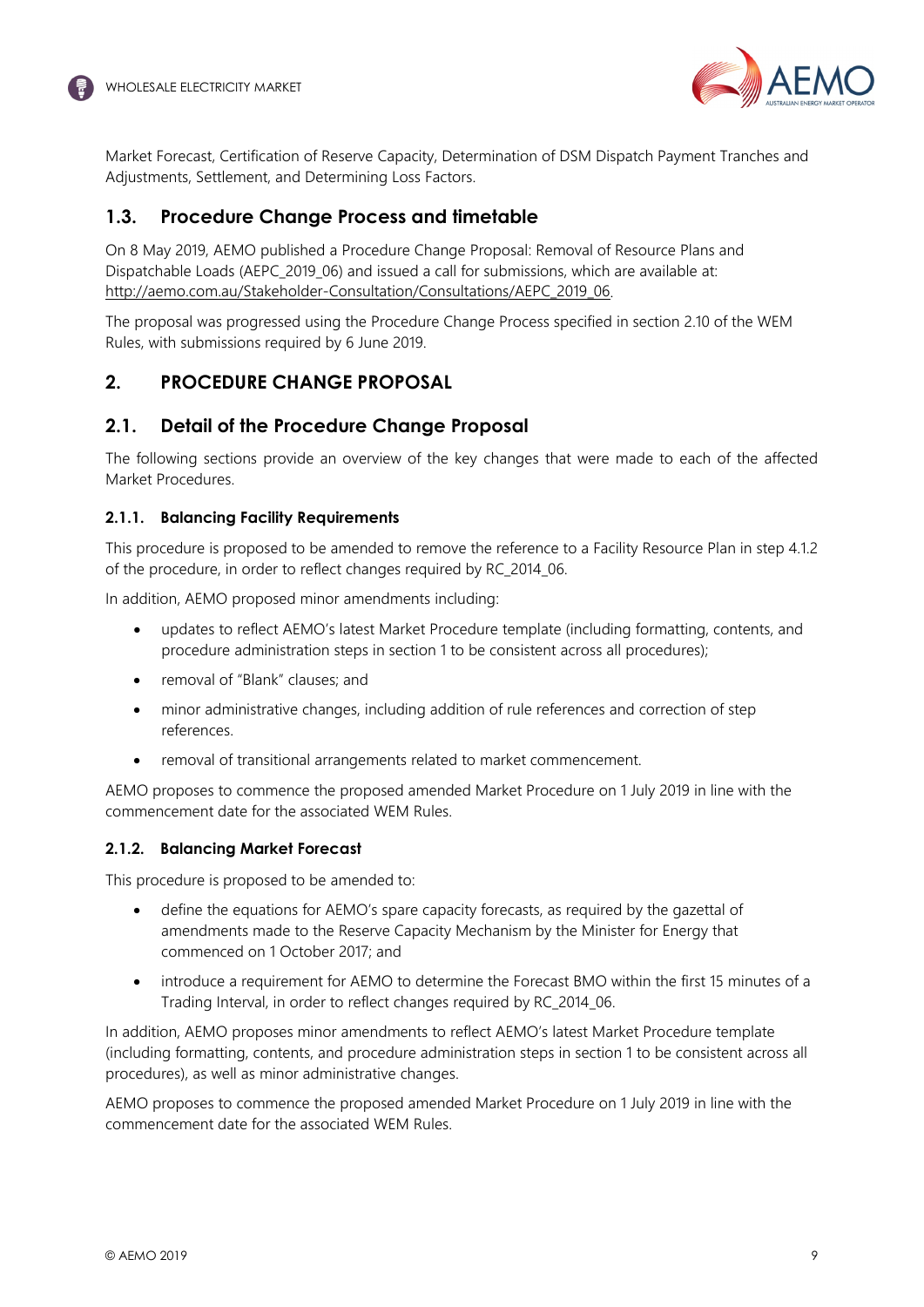

#### **2.1.3. Certification of Reserve Capacity**

This procedure is proposed to be amended to remove references to Dispatchable Loads in section 7 of the procedure, in order to reflect changes required by RC\_2014\_06.

In addition, AEMO proposes minor amendments to reflect AEMO's latest Market Procedure template (including formatting, contents, and procedure administration steps in section 1 to be consistent across all procedures), as well as minor administrative changes.

AEMO proposes to commence the proposed amended Market Procedure on 1 July 2019 in line with the commencement date for the associated WEM Rules.

#### **2.1.4. Determination of DSM Dispatch Payment Tranches and Adjustments**

This procedure is proposed to be amended by removing references to a Dispatchable Load in the definition table of the procedure, in order to reflect changes required by RC\_2014\_06.

In addition, AEMO proposes minor amendments including:

- updates to reflect AEMO's latest Market Procedure template (including formatting, contents, and procedure administration steps in section 1 to be consistent across all procedures); and
- minor administrative changes, including addition of rule references and correction of step references.

AEMO proposes to commence the proposed amended Market Procedure on 1 July 2019 in line with the commencement date for the associated WEM Rules.

#### **2.1.5. Settlement**

This procedure is proposed to be amended to:

- remove references to Dispatchable Loads in sections 3.5 to 3.7 of the procedure, in order to reflect changes required by RC\_2014\_06;
- update the STEM Settlement process overview diagram in section 2.1 of the procedure to reflect changes in STEM times, as required by RC\_2014\_06; and
- update the procedure to reflect previous Rule Change Proposals and other gazetted amendments, such as removal of references to Verve Energy.

In addition, AEMO proposes minor amendments including:

- updates to reflect AEMO's latest Market Procedure template (including formatting, contents, and procedure administration steps in section 1 to be consistent across all procedures); and
- minor administrative changes, including addition of rule references and correction of step references.

AEMO proposes to commence the proposed amended Market Procedure on 1 July 2019 in line with the commencement date for the associated WEM Rules.

#### **2.1.6. Determining Loss Factors**

This procedure is proposed to be amended to:

- remove the list of specific references services, instead to require Western Power to document the mapping of all applicable reference services under the approved access arrangement current at the time; and
- remove the reference to Dispatchable Loads in step 3.2.3 of the procedure, in order to reflect changes required by RC\_2014\_06.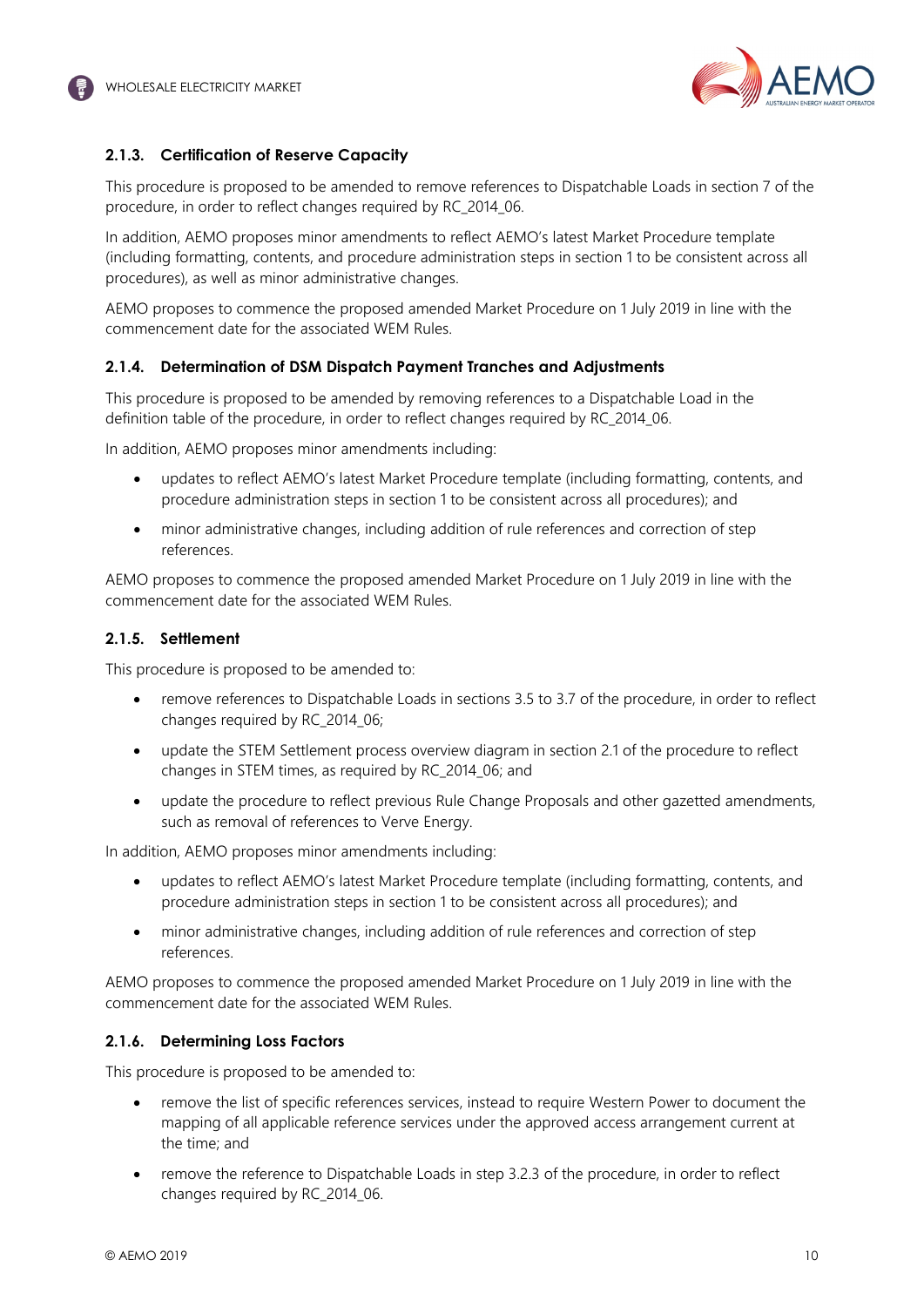



In addition, AEMO proposes minor changes and amendments including:

- updates to reflect AEMO's latest Market Procedure template (including formatting, contents, and procedure administration steps in section 1 to be consistent across all procedures); and
- minor administrative changes, including addition of rule references and correction of step references.

AEMO proposes to commence the proposed amended Market Procedure on 1 July 2019 in line with the commencement date for the associated WEM Rules.

## <span id="page-11-0"></span>**2.2. Proposed drafting**

On 8 May 2019, AEMO published drafts of the proposed amended Market Procedures for Balancing Facility Requirements, Balancing Market Forecast, Certification of Reserve Capacity, Determination of DSM Dispatch Payment Tranches and Adjustments, Settlement and Determining Loss Factors, incorporating the changes AEMO proposes for consultation with stakeholders.

Clean and change-marked versions are available at: [http://www.aemo.com.au/StakeholderConsultation/Consultations/AEPC\\_2019\\_06.](http://www.aemo.com.au/StakeholderConsultation/Consultations/AEPC_2019_06)

# <span id="page-11-1"></span>**3. CONSULTATION PROECESS**

## <span id="page-11-2"></span>**3.1. Market Advisory Committee or working group**

The MAC has delegated its advisory role with respect to AEMO Procedure Change Proposals to the APCWG, in accordance with clause 2.3.17(a) of the WEM Rules.

Draft versions of the procedures were presented to the APCWG meeting held on 2 May 2019. Details of this forum are available at: [http://aemo.com.au/Stakeholder-Consultation/Industry-forums-and-working](http://aemo.com.au/Stakeholder-Consultation/Industry-forums-and-working-groups/WA-Forums/WEM-APCWG)[groups/WA-Forums/WEM-APCWG.](http://aemo.com.au/Stakeholder-Consultation/Industry-forums-and-working-groups/WA-Forums/WEM-APCWG)

Stakeholders from Alinta Energy, the Australian Energy Council, Bluewaters Power, Collgar, ERM Power, Kleenheat, Metro Power, Perth Energy, Synergy, Transalta and Western Power attended the workshop and did not raise any material issues with the proposed amended procedures.

Minor changes were suggested and the relevant procedures were updated accordingly.

AEMO notified the MAC when the Procedure Change Proposal was published and noted that the Rule Change Panel must convene a meeting of the MAC, in accordance with clause 2.10.9 of the WEM Rules, should the Rule Change Panel think it is appropriate, or AEMO, the Economic Regulation Authority, or two or more members request it. The Rule Change Panel did not convene a meeting of the MAC in relation to this Procedure Change Proposal.

## <span id="page-11-3"></span>**3.2. Public workshop**

No public workshops were held in relation to this Procedure Change Proposal.

#### <span id="page-11-4"></span>**3.3. Submissions received during consultation**

AEMO published the Procedure Change Proposal (AEPC 2019 06) and issued a call for submissions on 8 May 2019.

The submission period closed on 6 June 2019. No submissions were received.